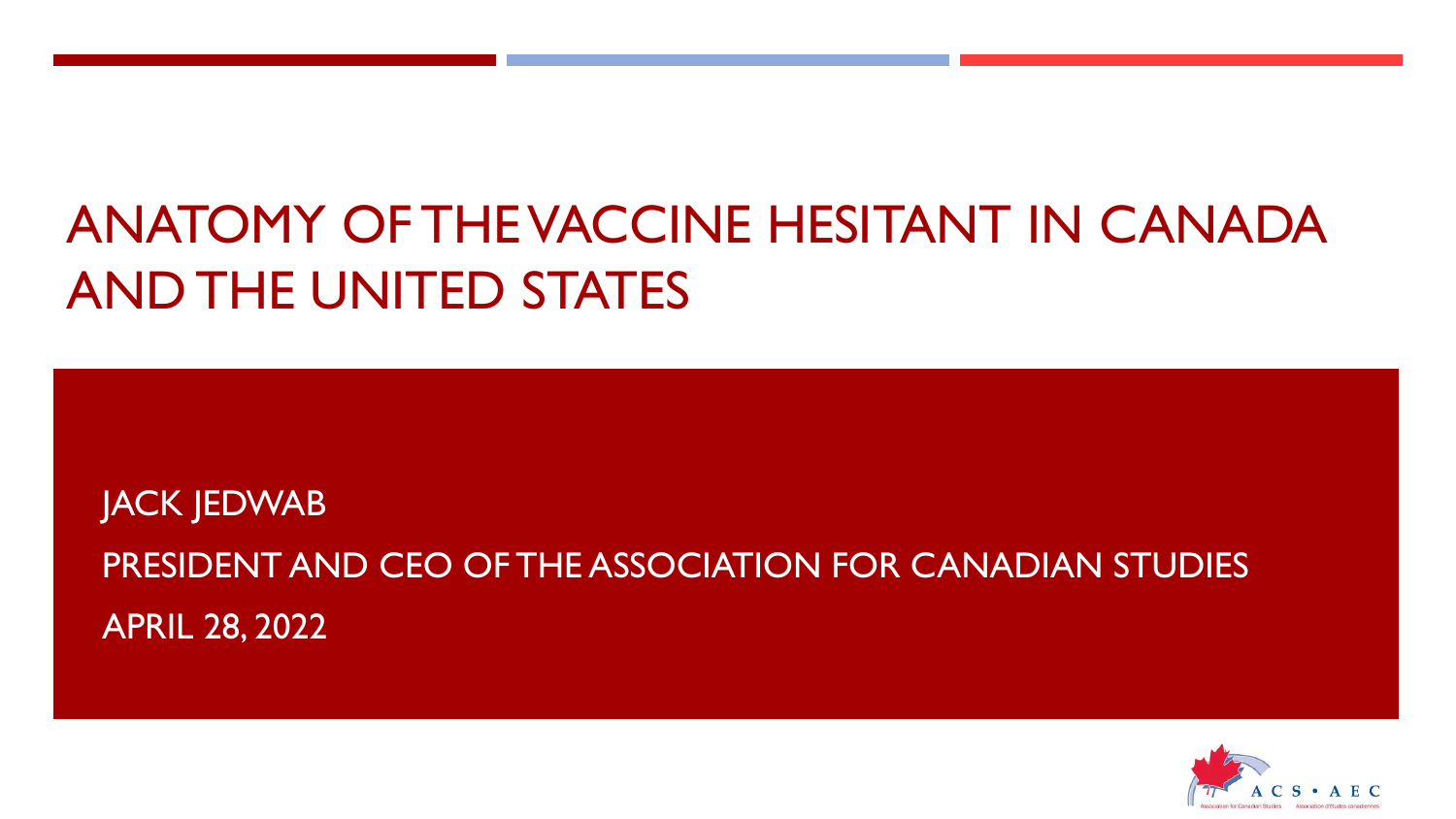# INTRODUCTION: WHICH CANADIANS AND AMERICANS WERE MOST HESITANT ABOUT GETTING VACCINATED

**National Immunization Awareness Week (NIAW)** is an annual event held in the last week of April to highlight and recognize the importance of immunization. To mark the week we've compiled data on a number of issues around vaccination arising from the pandemic as it affected Canadians and Americans, In this segment we look at the extent to which vaccinated Canadians and Americans were initially hesitant about getting vaccinated and focus in particular in hesitancy on the basis of ethnic, racial and religious identification in the two countries. Here are the highlights:

- Canadians were much less hesitant about getting vaccinated than Americans
- Canadians and Americans of Latin American/Hispanic origins and persons identifying as Black were most hesitant to get vaccinated
- On the basis of religious identification it was Jews and Muslims in Canada that were most hesitant about getting vaccinated while in the United States it was Muslims and Catholics that were the most hesitant

The findings arise from a survey conducted via web panel by Leger for the Association for Canadian Studies and the University of Manitoba during the middle of March 2022 with 2939 Canadians and 3734 Americans 18 years of age or older. A margin of error cannot be assigned because internet-based polls are not considered random.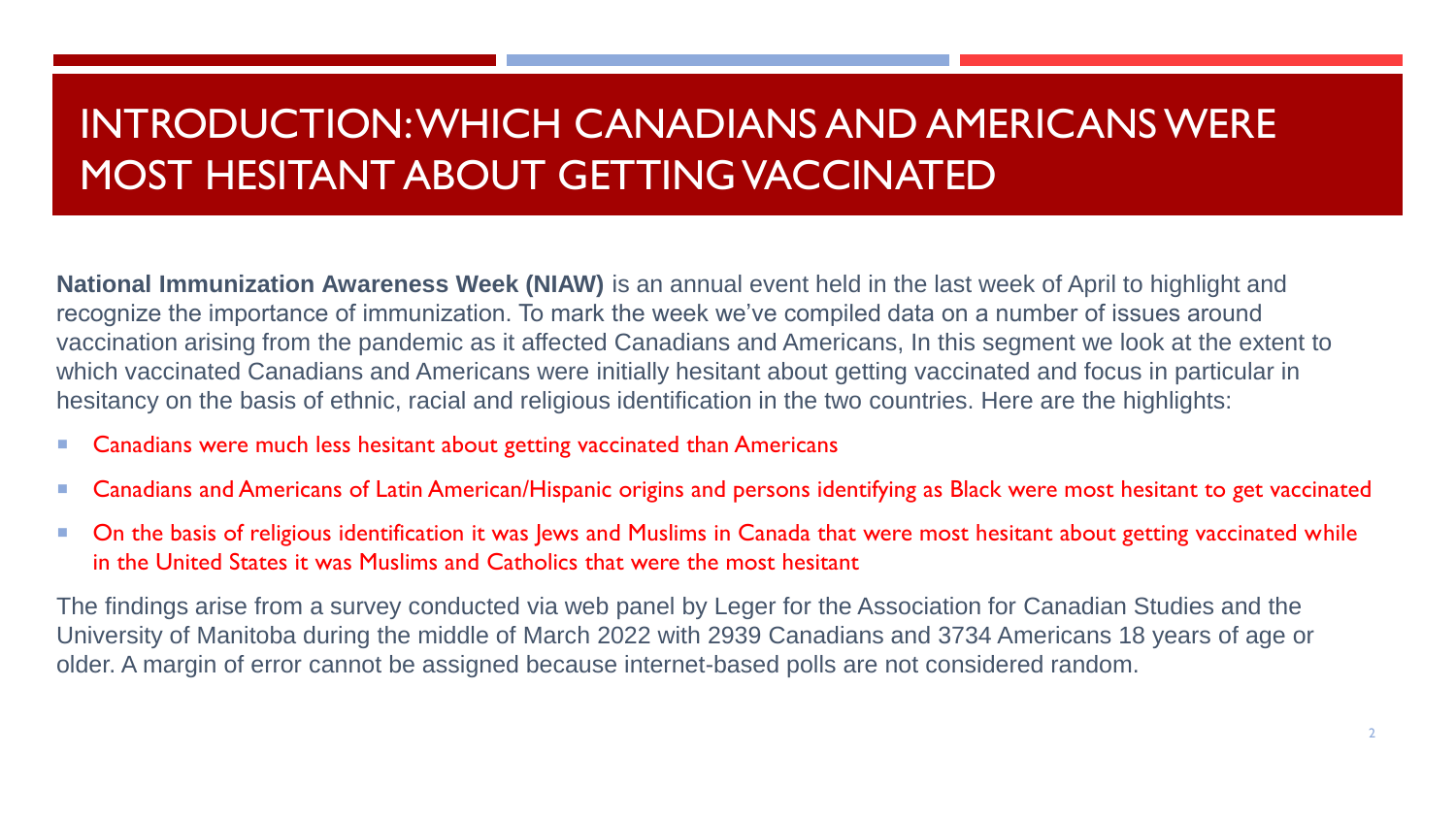# CANADIANS WERE MUCH LESS HESITANT ABOUT GETTING VACCINATED THAN AMERICANS

|        | Thinking back to when you got your first vaccine, would you describe yourself as very hesitant, somewhat<br>hesitant or not at all hesitant? |        |                       |
|--------|----------------------------------------------------------------------------------------------------------------------------------------------|--------|-----------------------|
|        |                                                                                                                                              |        | <b>Total Hesitant</b> |
| Canada | Very hesitant                                                                                                                                | 11.9%  | 34.3%                 |
|        | Somewhat hesitant                                                                                                                            | 22.4%  |                       |
|        | Not at all hesitant                                                                                                                          | 64.5%  |                       |
|        | don't know / I don't recall                                                                                                                  | 1.2%   |                       |
|        |                                                                                                                                              | 100.0% |                       |
|        | United States Very hesitant                                                                                                                  | 17.2%  | 43.5%                 |
|        | Somewhat hesitant                                                                                                                            | 26.3%  |                       |
|        | Not at all hesitant                                                                                                                          | 53.5%  |                       |
|        | don't know / I don't recall                                                                                                                  | 3.1%   |                       |
|        |                                                                                                                                              | 100.0% |                       |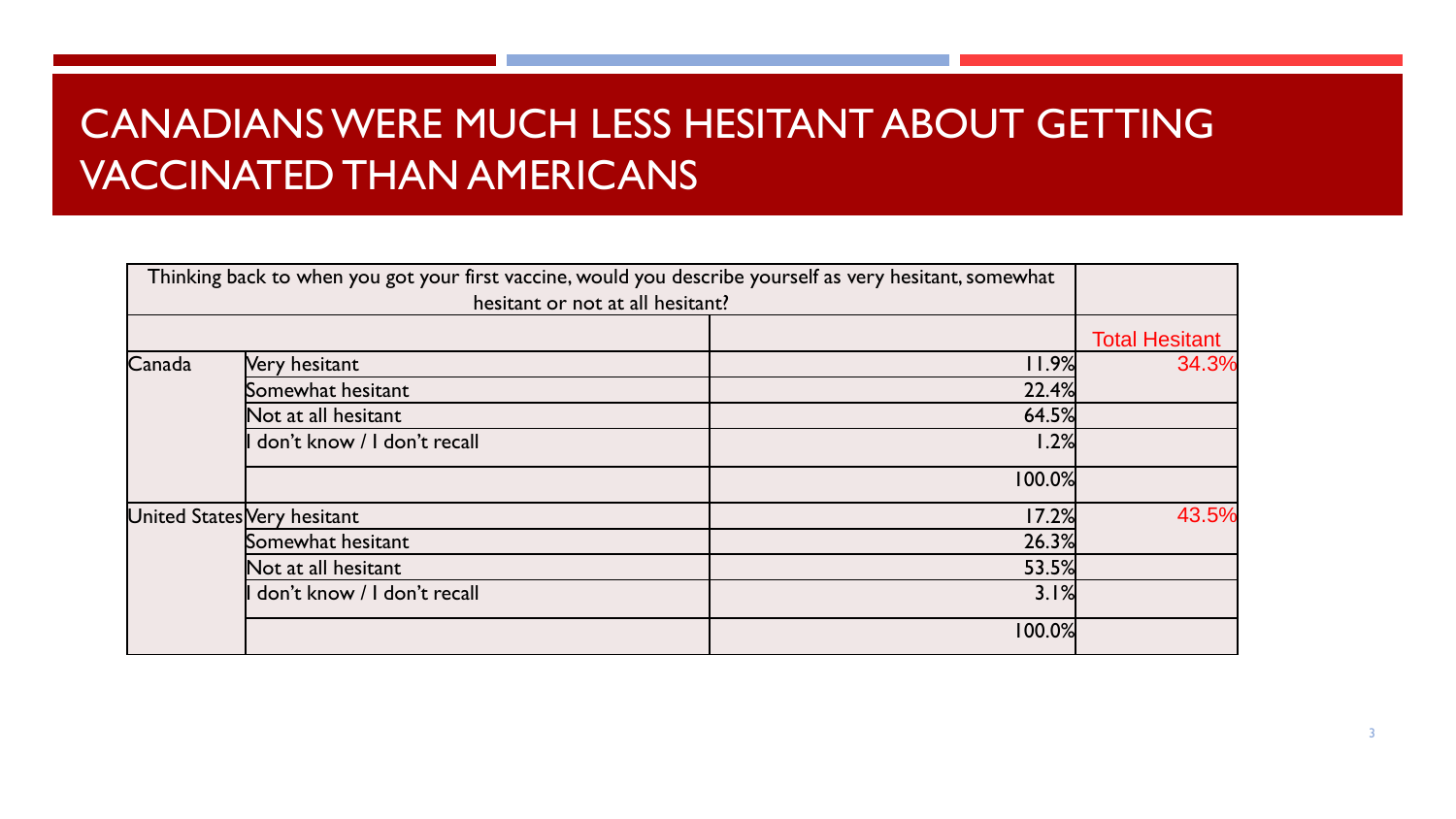# CANADIANS OF LATIN AMERICAN AND BLACK ORIGINS WERE INITIALLY MOST HESITANT TO GET VACCINATED

| Canada                 | Thinking back to when you got your first vaccine, would you describe yourself as very hesitant, somewhat hesitant or<br>not at all hesitant? |                      |                |                 |                |         |          |
|------------------------|----------------------------------------------------------------------------------------------------------------------------------------------|----------------------|----------------|-----------------|----------------|---------|----------|
|                        |                                                                                                                                              |                      |                |                 | South Asian    |         |          |
|                        |                                                                                                                                              |                      | Latin American |                 | (Indian,       |         |          |
|                        |                                                                                                                                              |                      | (Mexican,      | Black (African, | Bangladeshi,   |         |          |
|                        |                                                                                                                                              |                      | Chilean, Costa | African-        | Pakistani, Sri |         |          |
|                        | White                                                                                                                                        | <b>First Nations</b> | Rican, etc.)   | American, etc.) | Lankan, etc.)  | Chinese | Filipino |
| <b>Total Hesitant</b>  | 35.3%                                                                                                                                        | 42.2%                | 60%            | 50%             | 41.6%          | 34.2%   | 36%      |
| Very hesitant          | 12.6%                                                                                                                                        | 23.3%                | 14.9%          | 19.3%           | 8.3%           | 6.7%    | 4.9%     |
| Somewhat               | 22.7%                                                                                                                                        | 18.9%                | 45.1%          | 30.7%           | 33.3%          | 27.5%   | 34.1%    |
| hesitant               |                                                                                                                                              |                      |                |                 |                |         |          |
| Not at all<br>hesitant | 63.8%                                                                                                                                        | 57.2%                | 38.8%          | 45.5%           | 55.0%          | 64.2%   | 61.0%    |
| l don't know / l       | 0.9%                                                                                                                                         | 0.6%                 | 1.2%           | 4.5%            | 3.3%           | 1.7%    |          |
| don't recall           |                                                                                                                                              |                      |                |                 |                |         |          |
|                        | 100.0%                                                                                                                                       | 100.0%               | 100.0%         | 100.0%          | 100.0%         | 100.0%  | 100.0%   |

4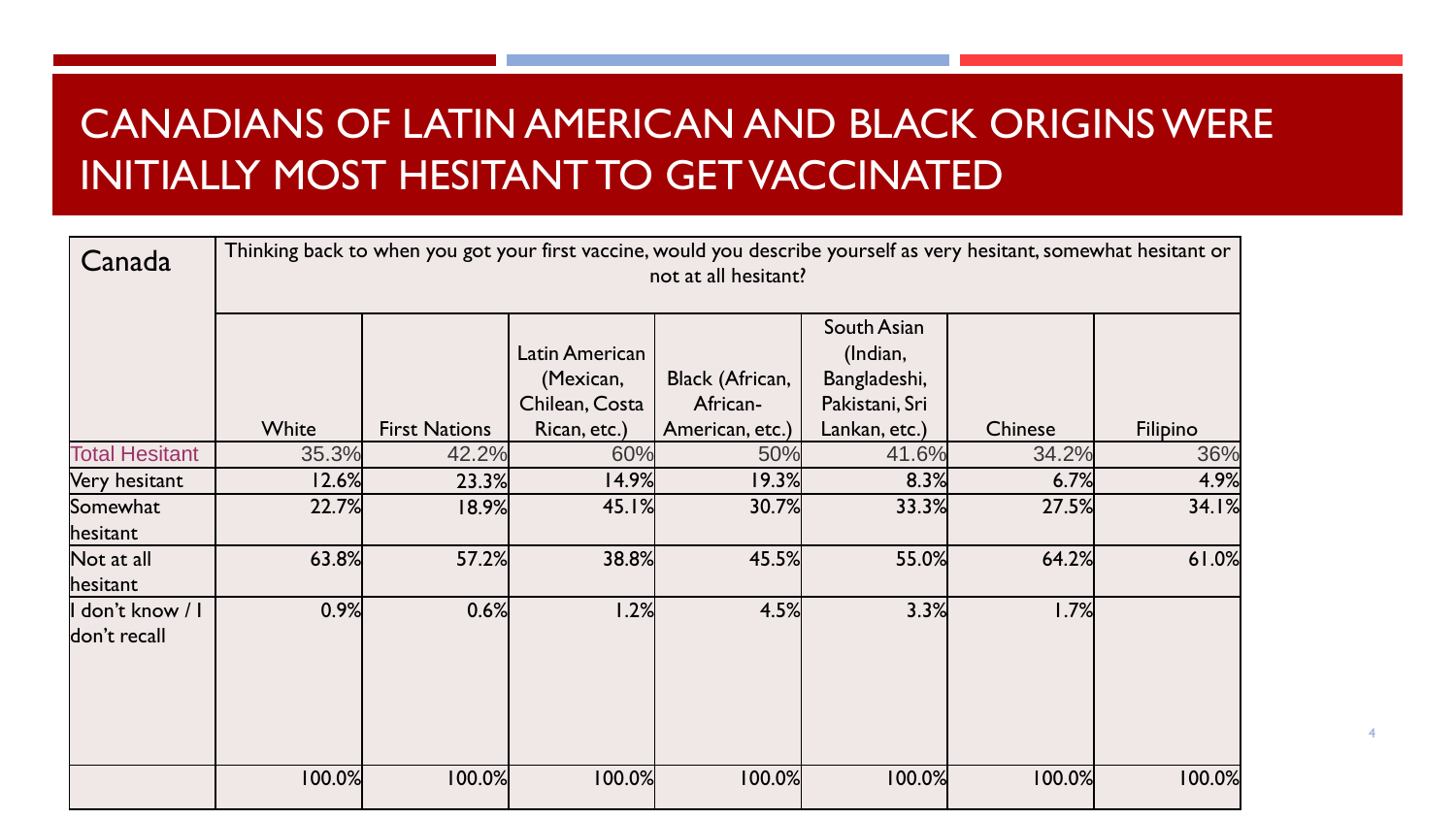### SIMILARLY IN THE UNITED STATES IT WAS BLACK AND HISPANIC AMERICANS THAT WERE MOST HESITANT ABOUT BEING VACCINATED

Thinking back to when you got your first vaccine, would you describe yourself as very hesitant, somewhat hesitant or not at all hesitant?

| <b>United States</b>             | American Indian, Alaska<br>Native or Native |                         | <b>Black or African-</b> |                           |                 |
|----------------------------------|---------------------------------------------|-------------------------|--------------------------|---------------------------|-----------------|
|                                  | Hawaiian                                    | Asian or Asian-American | American                 | <b>White or Caucasian</b> | <b>Hispanic</b> |
| <b>Total Hesitant</b>            | 47.6%                                       | 35.6%                   | 58.5%                    | 41.5%                     | 58%             |
| hesitant<br><b>Nery</b>          | 19.0%                                       | 7.9%                    | 28.5%                    | 16.1%                     | 31.2%           |
| Somewhat hesitant                | 28.6%                                       | 27.7%                   | 30.0%                    | 25.4%                     | 26.8%           |
| Not at all hesitant              | 47.6%                                       | 59.2%                   | 37.6%                    | 55.9%                     | 37.9%           |
| I don't know / I<br>don't recall | 4.8%                                        | 5.2%                    | 3.9%                     | 2.6%                      | 4.1%            |
|                                  | 100.0%                                      | 100.0%                  | 100.0%                   | 100.0%                    | 100.0%          |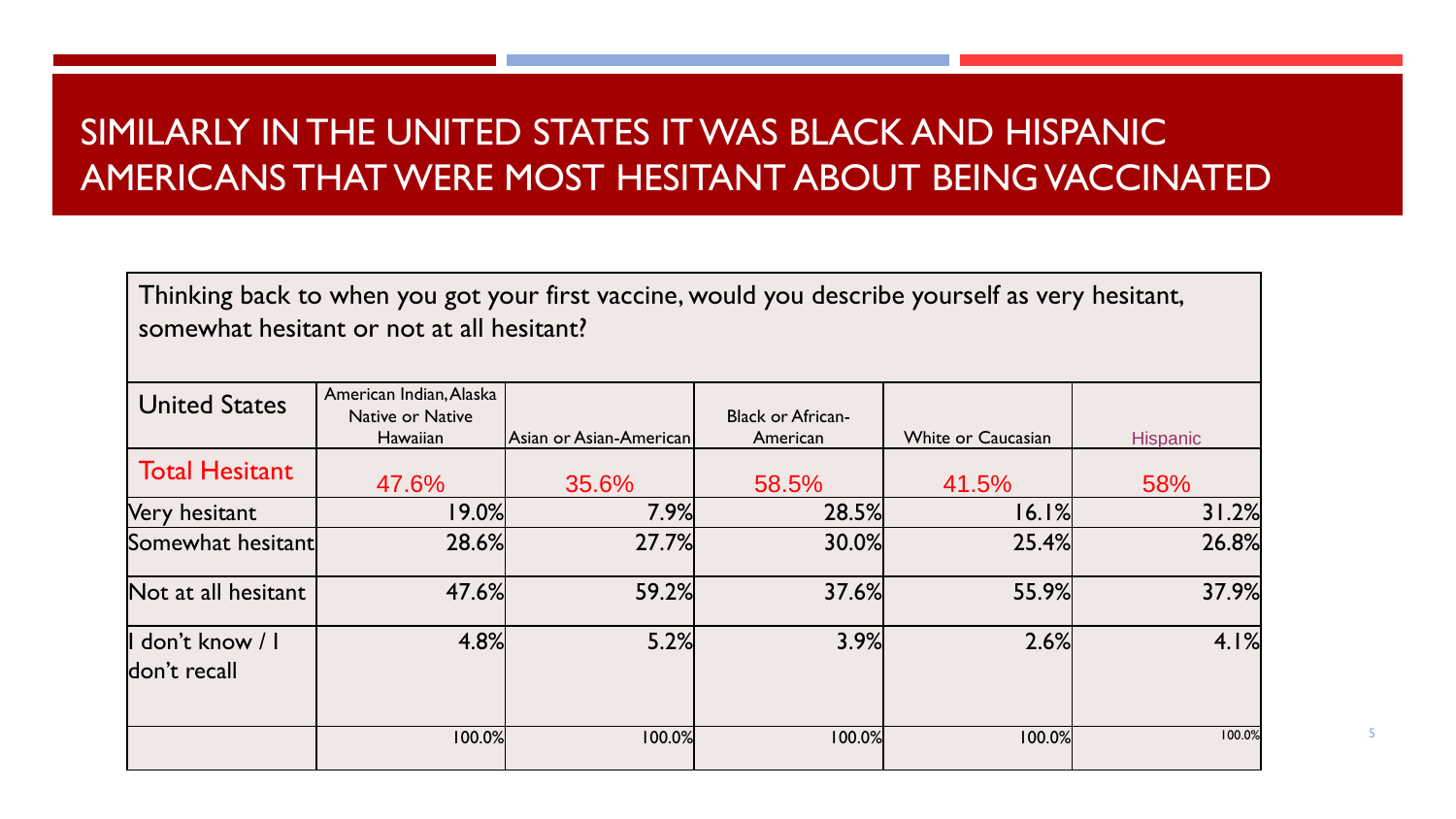#### ON THE BASIS OF RELIGIOUS IDENTITIES, IT WAS JEWS AND MUSLIMS THAT WERE MOST HESITANT WHEN IT CAME TO VACCINATION

Thinking back to when you got your first vaccine, would you describe yourself as very hesitant, somewhat hesitant or not at all hesitant?

| Canada                         |               |             |        |                                  | No religion or |
|--------------------------------|---------------|-------------|--------|----------------------------------|----------------|
|                                | Protestantism | Catholicism |        | Muslim (Islam)   ewish (Judaism) | Agnostic       |
| <b>Total Hesitant</b>          | 28.3%         | 33.6%       | 44.6%  | 51.2%                            | 30.6%          |
| Very hesitant                  | 10.1%         | 11.8%       | 13.5%  | 14.0%                            | 11.7%          |
| Somewhat hesitant              | 18.2%         | 21.8%       | 31.1%  | 37.2%                            | 19.9%          |
| Not at all hesitant            | 71.0%         | 65.4%       | 52.7%  | 48.8%                            | 67.4%          |
| don't know / I don't<br>recall | 0.7%          | 1.0%        | 2.7%   |                                  | 1.0%           |
|                                | 100.0%        | 100.0%      | 100.0% | 100.0%                           | 100.0%         |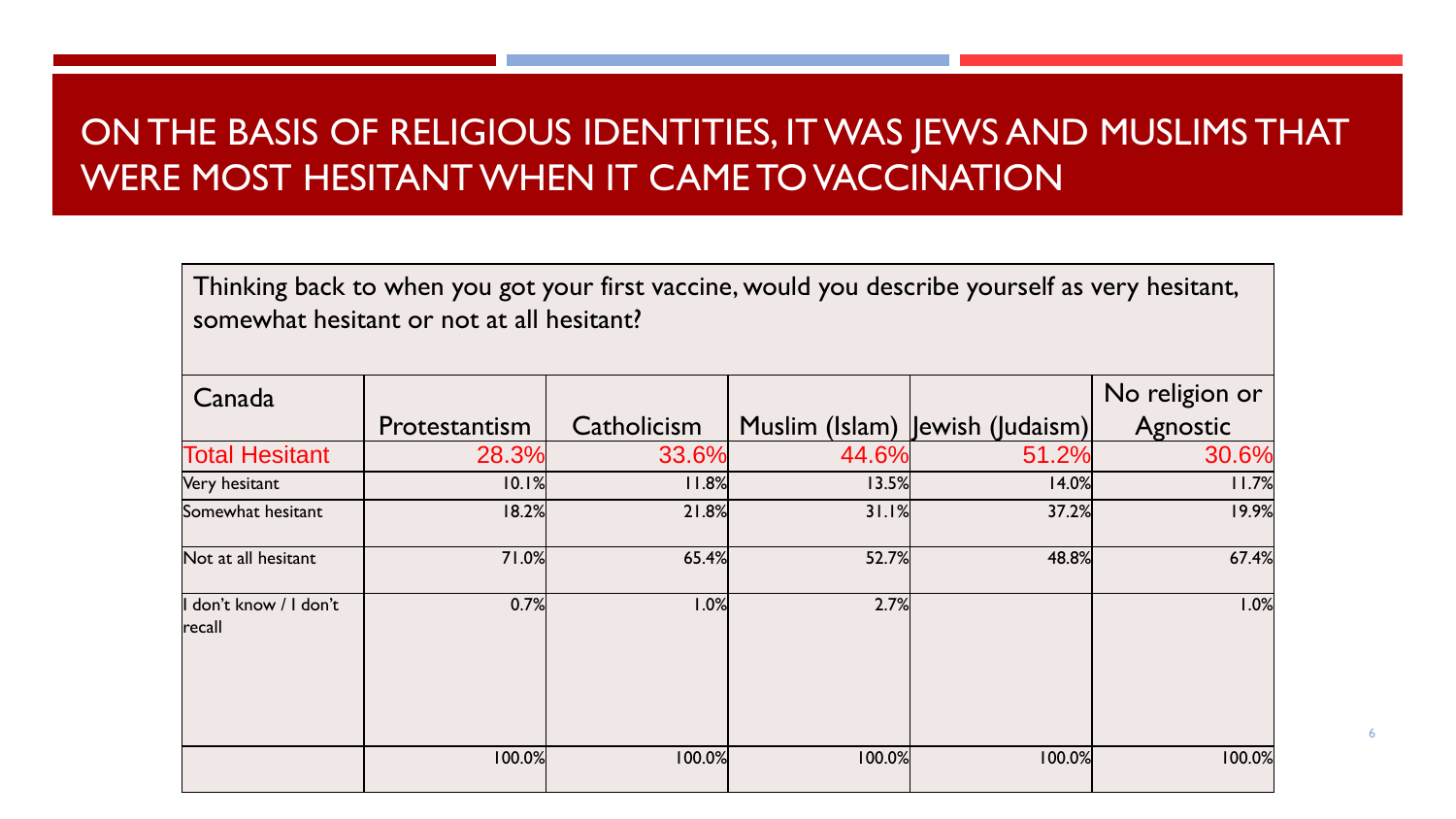# IN THE UNITED STATES, MUSLIMS AND CATHOLICS WERE INITIALLY MOST HESITANT TO GET VACCINATED

|                                      | Thinking back to when you got your first vaccine, would you describe yourself as very hesitant, somewhat hesitant  <br>or not at all hesitant? |             |                |                  |                            |        |
|--------------------------------------|------------------------------------------------------------------------------------------------------------------------------------------------|-------------|----------------|------------------|----------------------------|--------|
| <b>United</b><br><b>States</b>       | Protestantism                                                                                                                                  | Catholicism | Muslim (Islam) | Jewish (Judaism) | No religion<br>or Agnostic | Total  |
| <b>Total</b><br><b>Hesitant</b>      | 33.3%                                                                                                                                          | 48.1%       | 64%            | 43.3%            | 38.9%                      | 43.5%  |
| Very hesitant                        | 11.6%                                                                                                                                          | 19.6%       | 34.0%          | 25.0%            | 12.7%                      | 17.2%  |
| Somewhat<br>hesitant                 | 21.7%                                                                                                                                          | 28.5%       | 30.0%          | 18.3%            | 26.2%                      | 26.3%  |
| Not at all<br>hesitant               | 63.7%                                                                                                                                          | 49.3%       | 36.0%          | 55.8%            | 56.5%                      | 53.4%  |
| I don't know<br>/ I don't<br> recall | 3.1%                                                                                                                                           | 2.7%        |                | 0.8%             | 4.5%                       | 3.1%   |
|                                      | 100.0%                                                                                                                                         | 100.0%      | 100.0%         | 100.0%           | 100.0%                     | 100.0% |

7